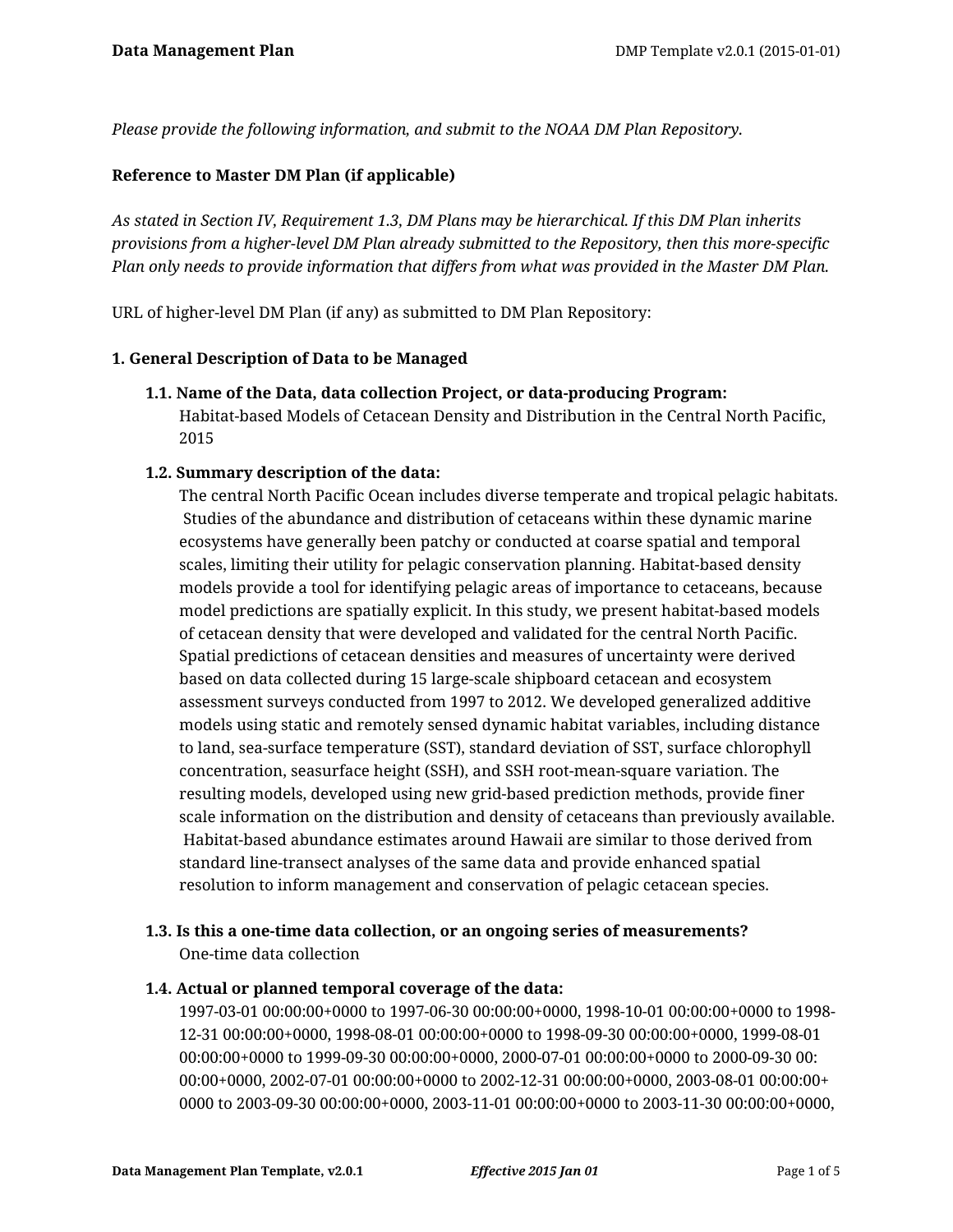2005-07-01 00:00:00+0000 to 2005-11-30 00:00:00+0000, 2006-08-01 00:00:00+0000 to 2006- 09-30 00:00:00+0000, 2010-09-01 00:00:00+0000 to 2010-10-31 00:00:00+0000, 2011-10-01 00:00:00+0000 to 2011-11-30 00:00:00+0000, 2012-04-01 00:00:00+0000 to 2012-05-31 00: 00:00+0000, 2010-08-01 00:00:00+0000 to 2010-12-31 00:00:00+0000

# **1.5. Actual or planned geographic coverage of the data:**

W: -179.999989, E: 179.999989, N: 43.050763, S: -0.068371

# **1.6. Type(s) of data:**

*(e.g., digital numeric data, imagery, photographs, video, audio, database, tabular data, etc.)* Map (digital)

# **1.7. Data collection method(s):**

*(e.g., satellite, airplane, unmanned aerial system, radar, weather station, moored buoy, research vessel, autonomous underwater vehicle, animal tagging, manual surveys, enforcement activities, numerical model, etc.)*

# **1.8. If data are from a NOAA Observing System of Record, indicate name of system:**

**1.8.1. If data are from another observing system, please specify:**

# **2. Point of Contact for this Data Management Plan (author or maintainer)**

- **2.1. Name:** Timothy J Haverland
- **2.2. Title:**

Metadata Contact

- **2.3. Affiliation or facility:**
- **2.4. E-mail address:** tim.haverland@noaa.gov
- **2.5. Phone number:**

301-427-8137

# **3. Responsible Party for Data Management**

*Program Managers, or their designee, shall be responsible for assuring the proper management of the data produced by their Program. Please indicate the responsible party below.*

# **3.1. Name:**

Timothy J Haverland

**3.2. Title:**

Data Steward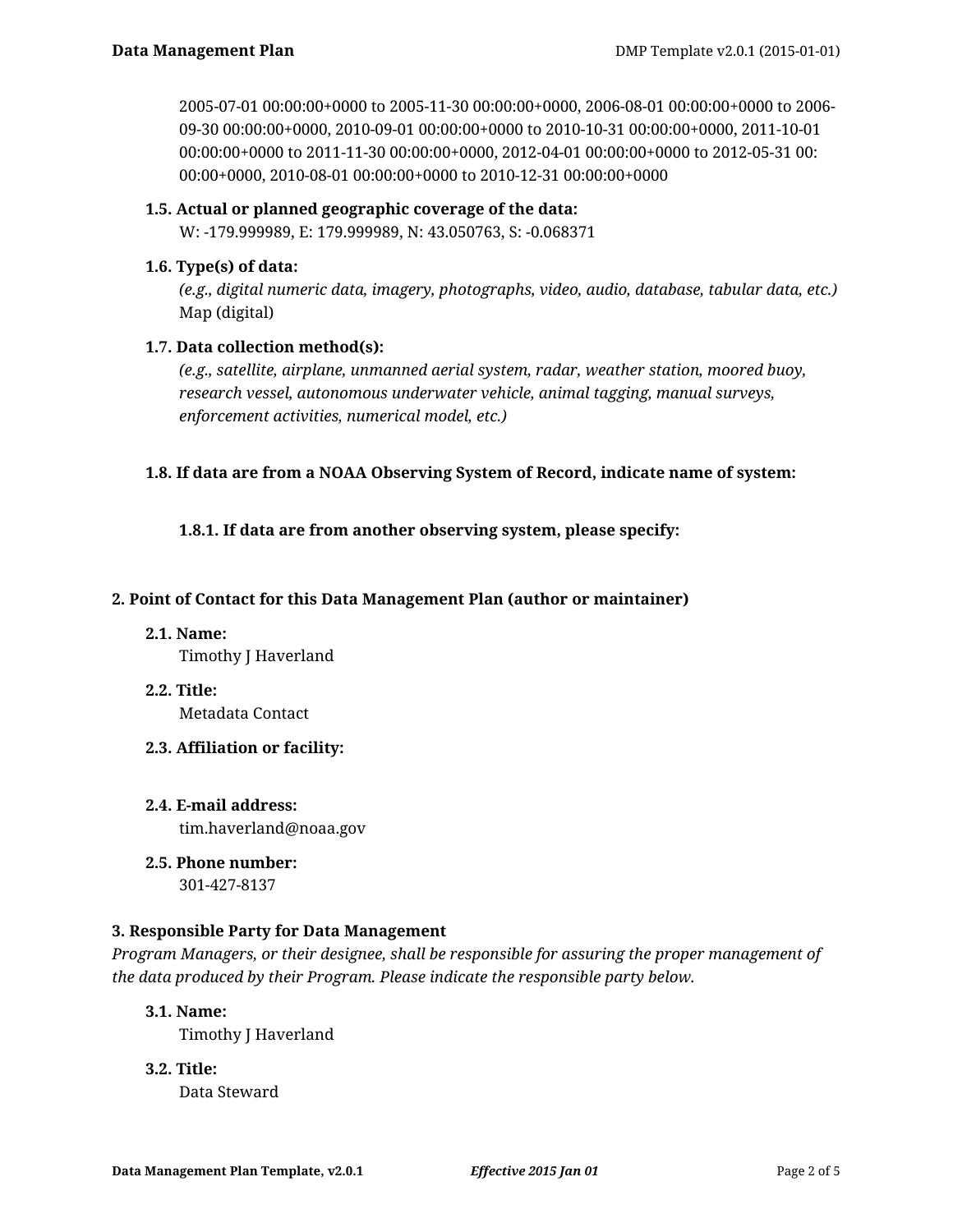#### **4. Resources**

*Programs must identify resources within their own budget for managing the data they produce.*

#### **4.1. Have resources for management of these data been identified?**

**4.2. Approximate percentage of the budget for these data devoted to data management ( specify percentage or "unknown"):**

#### **5. Data Lineage and Quality**

*NOAA has issued Information Quality Guidelines for ensuring and maximizing the quality, objectivity, utility, and integrity of information which it disseminates.*

# **5.1. Processing workflow of the data from collection or acquisition to making it publicly accessible**

*(describe or provide URL of description):*

Process Steps:

- 2016-01-01 00:00:00 - Outputs from models were assigned to cells in the study area.

# **5.1.1. If data at different stages of the workflow, or products derived from these data, are subject to a separate data management plan, provide reference to other plan:**

# **5.2. Quality control procedures employed (describe or provide URL of description):**

#### **6. Data Documentation**

*The EDMC Data Documentation Procedural Directive requires that NOAA data be well documented, specifies the use of ISO 19115 and related standards for documentation of new data, and provides links to resources and tools for metadata creation and validation.*

#### **6.1. Does metadata comply with EDMC Data Documentation directive?** No

#### **6.1.1. If metadata are non-existent or non-compliant, please explain:**

Missing/invalid information:

- 1.7. Data collection method(s)
- 4.1. Have resources for management of these data been identified?
- 4.2. Approximate percentage of the budget for these data devoted to data management
- 5.2. Quality control procedures employed
- 7.1. Do these data comply with the Data Access directive?
- 7.1.1. If data are not available or has limitations, has a Waiver been filed?
- 7.1.2. If there are limitations to data access, describe how data are protected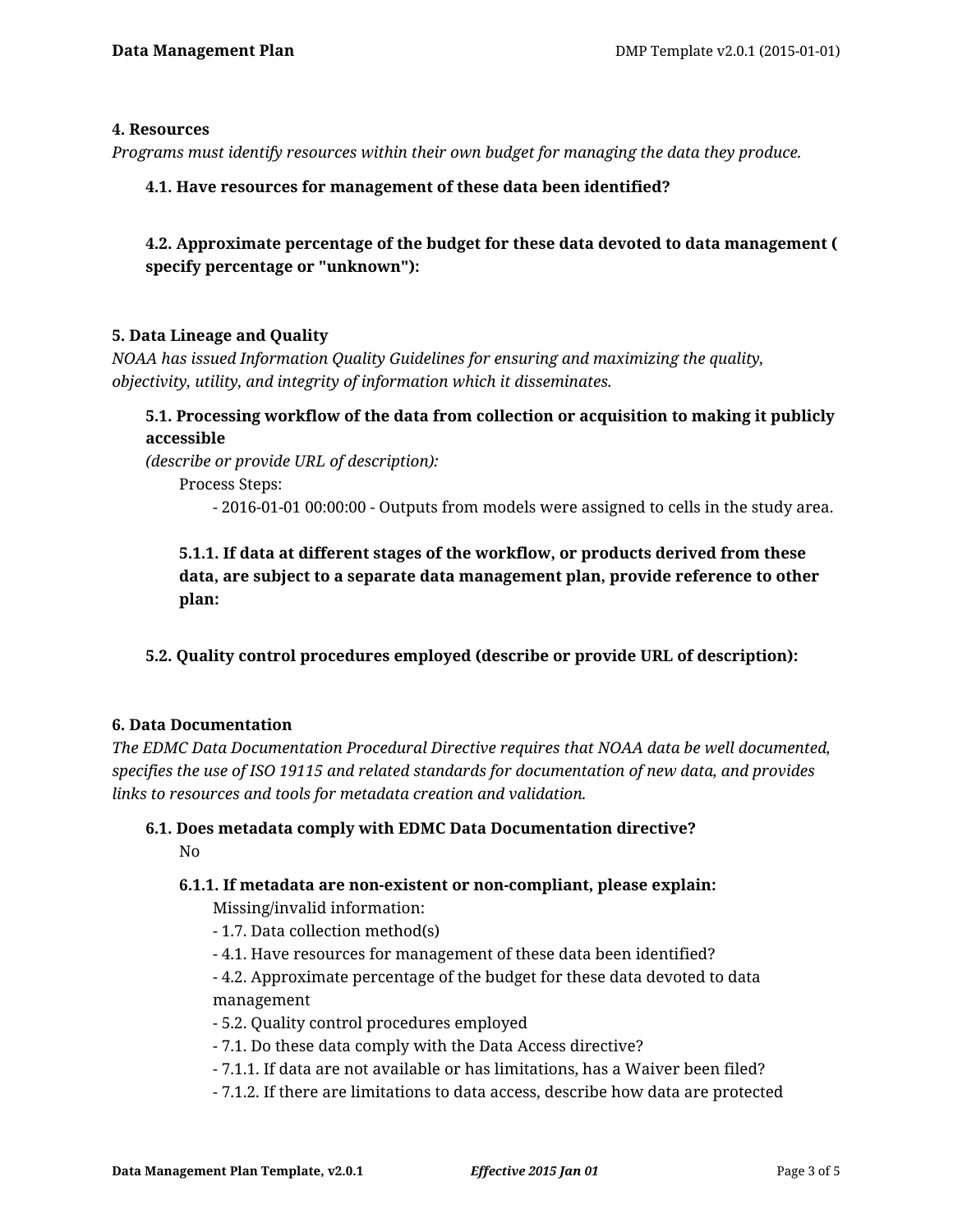- 7.3. Data access methods or services offered
- 7.4. Approximate delay between data collection and dissemination
- 8.1. Actual or planned long-term data archive location
- 8.2. Data storage facility prior to being sent to an archive facility

- 8.3. Approximate delay between data collection and submission to an archive facility

- 8.4. How will the data be protected from accidental or malicious modification or deletion prior to receipt by the archive?

# **6.2. Name of organization or facility providing metadata hosting:**

NMFS Office of Science and Technology

**6.2.1. If service is needed for metadata hosting, please indicate:**

#### **6.3. URL of metadata folder or data catalog, if known:**

https://www.fisheries.noaa.gov/inport/item/55531

#### **6.4. Process for producing and maintaining metadata**

*(describe or provide URL of description):*

Metadata produced and maintained in accordance with the NOAA Data Documentation Procedural Directive: https://nosc.noaa.gov/EDMC/DAARWG/docs/EDMC\_PD-Data\_Documentation\_v1.pdf

### **7. Data Access**

*NAO 212-15 states that access to environmental data may only be restricted when distribution is explicitly limited by law, regulation, policy (such as those applicable to personally identifiable information or protected critical infrastructure information or proprietary trade information) or by security requirements. The EDMC Data Access Procedural Directive contains specific guidance, recommends the use of open-standard, interoperable, non-proprietary web services, provides information about resources and tools to enable data access, and includes a Waiver to be submitted to justify any approach other than full, unrestricted public access.*

**7.1. Do these data comply with the Data Access directive?**

**7.1.1. If the data are not to be made available to the public at all, or with limitations, has a Waiver (Appendix A of Data Access directive) been filed?**

# **7.1.2. If there are limitations to public data access, describe how data are protected from unauthorized access or disclosure:**

**7.2. Name of organization of facility providing data access:** NMFS Office of Science and Technology (OST)

#### **7.2.1. If data hosting service is needed, please indicate:**